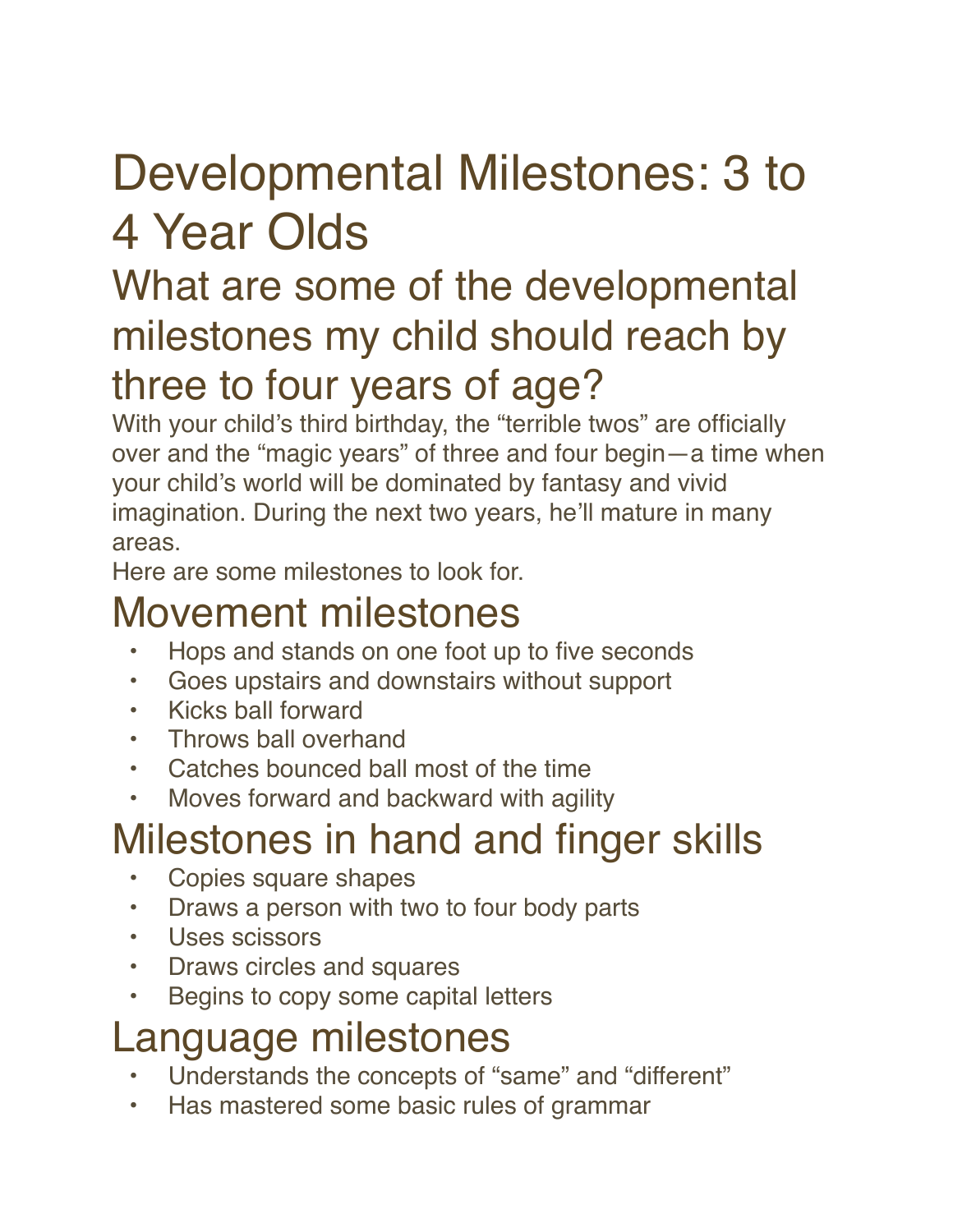- Speaks in sentences of five to six words
- Speaks clearly enough for strangers to understand
- Tells stories

## Cognitive milestones

- Correctly names some colors
- Understands the concept of counting and may know a few numbers
- Approaches problems from a single point of view
- Begins to have a clearer sense of time
- Follows three-part commands
- Recalls parts of a story
- Understands the concept of same/different
- Engages in fantasy play

### Social and emotional milestones

- Interested in new experiences
- Cooperates with other children
- Plays "Mom" or "Dad"
- Increasingly inventive in fantasy play
- Dresses and undresses
- Negotiates solutions to conflicts
- More independent
- Imagines that many unfamiliar images may be "monsters"
- Views self as a whole person involving body, mind, and feelings
- Often cannot distinguish between fantasy and reality

## Developmental health watch

Because each child develops in his own particular manner, it's impossible to tell exactly when or how he'll perfect a given skill. The developmental milestones listed in this book will give you a general idea of the changes you can expect as your child gets older, but don't be alarmed if his development takes a slightly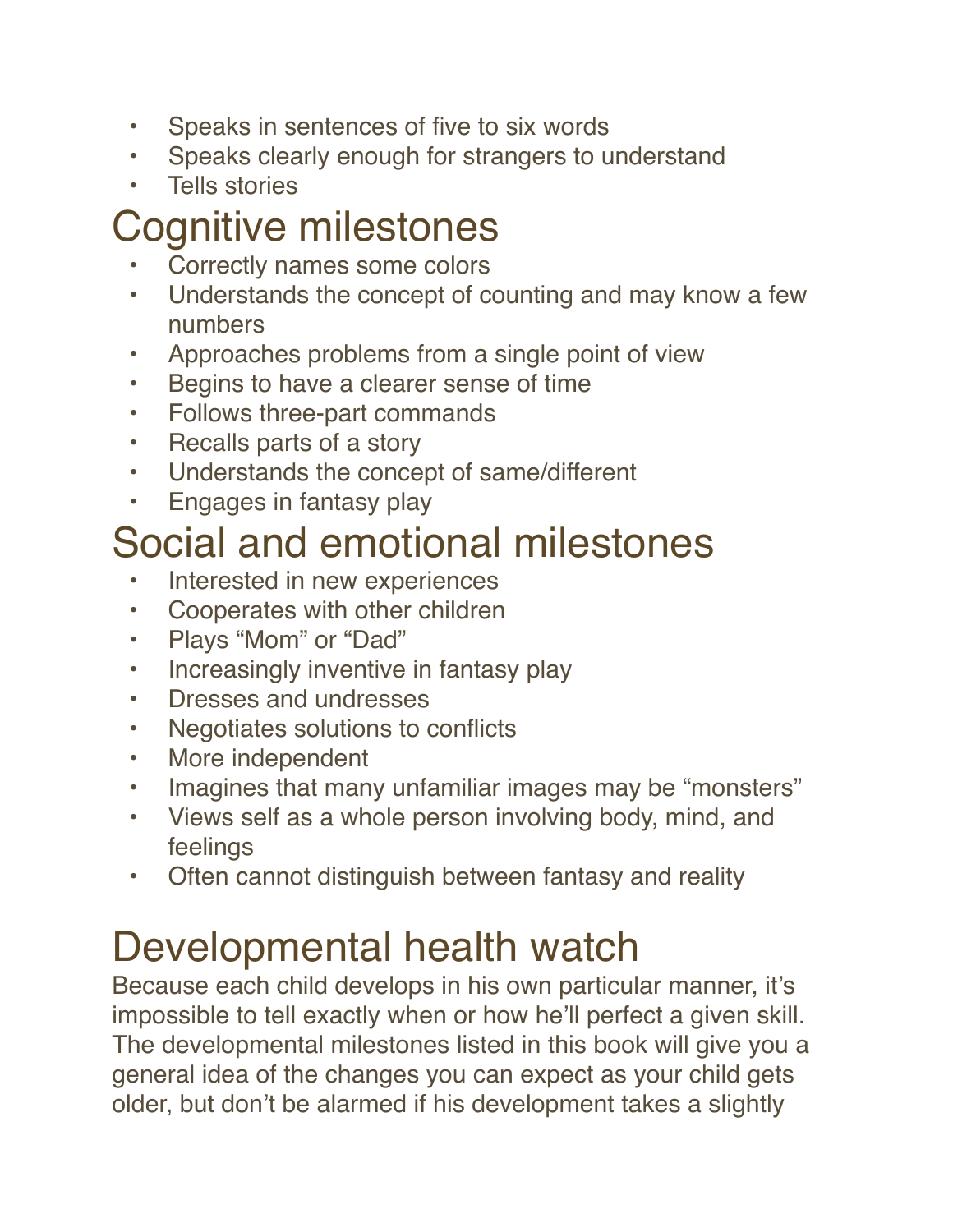different course. Alert your pediatrician or consider a referral for screening and evaluation however, if your child displays any of the following signs of possible developmental delay for this age range.

- Cannot throw a ball overhand
- Cannot jump in place
- Cannot ride a tricycle
- Cannot grasp a crayon between thumb and fingers
- Has difficulty scribbling
- Cannot stack four blocks
- Still clings or cries whenever his parents leave him
- Shows no interest in interactive games
- Ignores other children
- Doesn't respond to people outside the family
- Doesn't engage in fantasy play
- Resists dressing, sleeping, using the toilet
- Lashes out without any self-control when angry or upset
- Cannot copy a circle
- Doesn't use sentences of more than three words
- Doesn't use "me" and "you" appropriately

#### **Last Updated** 11/21/2015

**Source** Caring for Your Baby and Young Child: Birth to Age 5 (Copyright © 2009 American Academy of Pediatrics)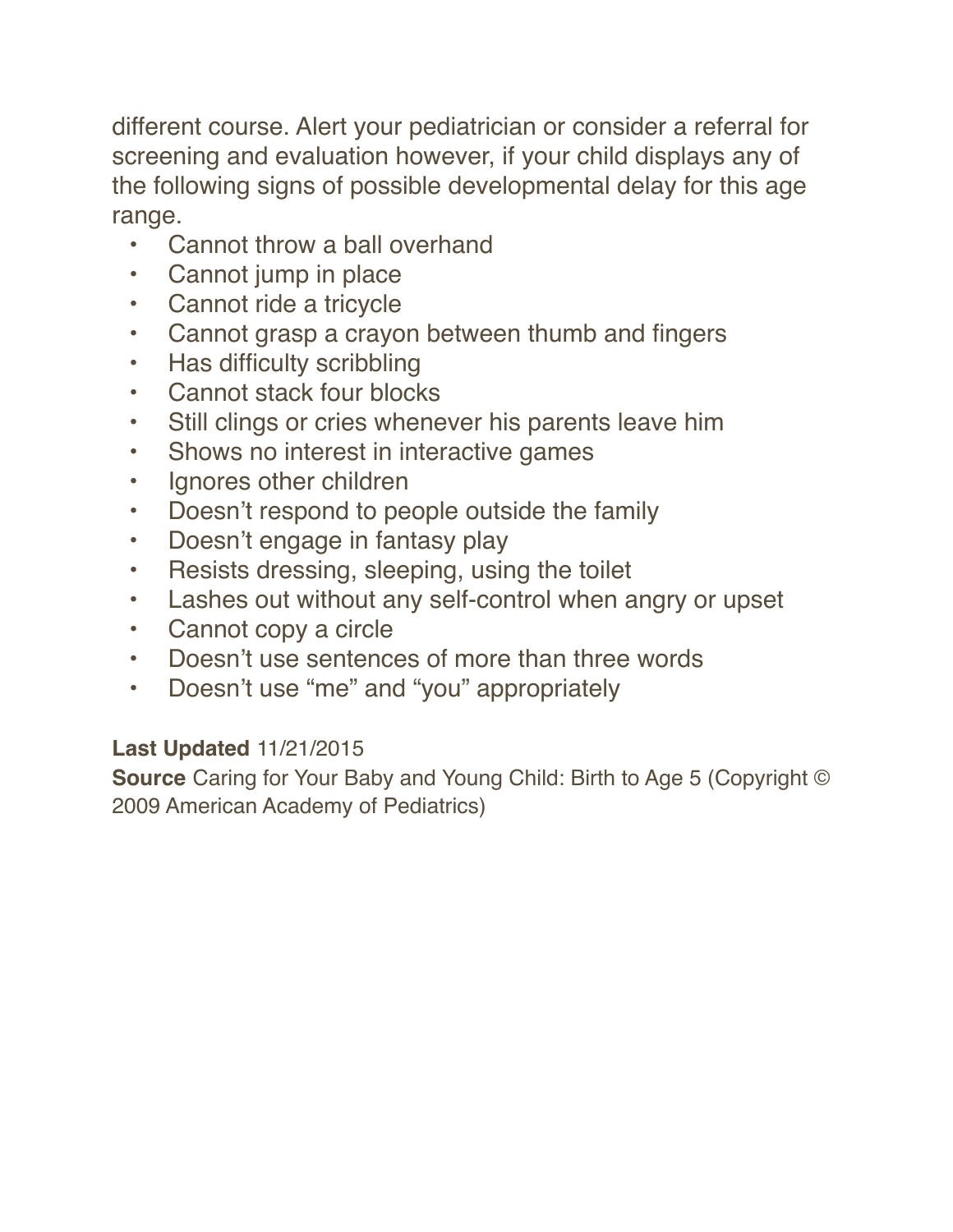# Developmental Milestones: 4 to 5 Year Olds

### What are some of the developmental milestones my child should reach by four to five years of age?

Before you know it, the somewhat calm child of three becomes a dynamo of energy, drive, bossiness, belligerence, and generally out-of-bounds behavior. You may be reminded of the earlier trials and tribulations you went through when he was two. Also obvious during this time is the tremendous spurt of imaginative ideas that spring from children's minds and mouths. All of this behavior and thinking will help your youngster build a secure foundation as he emerges into the world of kindergarten.

Here are some other milestones to look for.

### Movement milestones

- Stands on one foot for ten seconds or longer
- Hops, somersaults
- Swings, climbs
- May be able to skip

## Milestones in hand and finger skills

- Copies triangle and other geometric patterns
- Draws person with body
- Prints some letters
- Dresses and undresses without assistance
- Uses fork, spoon, and (sometimes) a table knife
- Usually cares for own toilet needs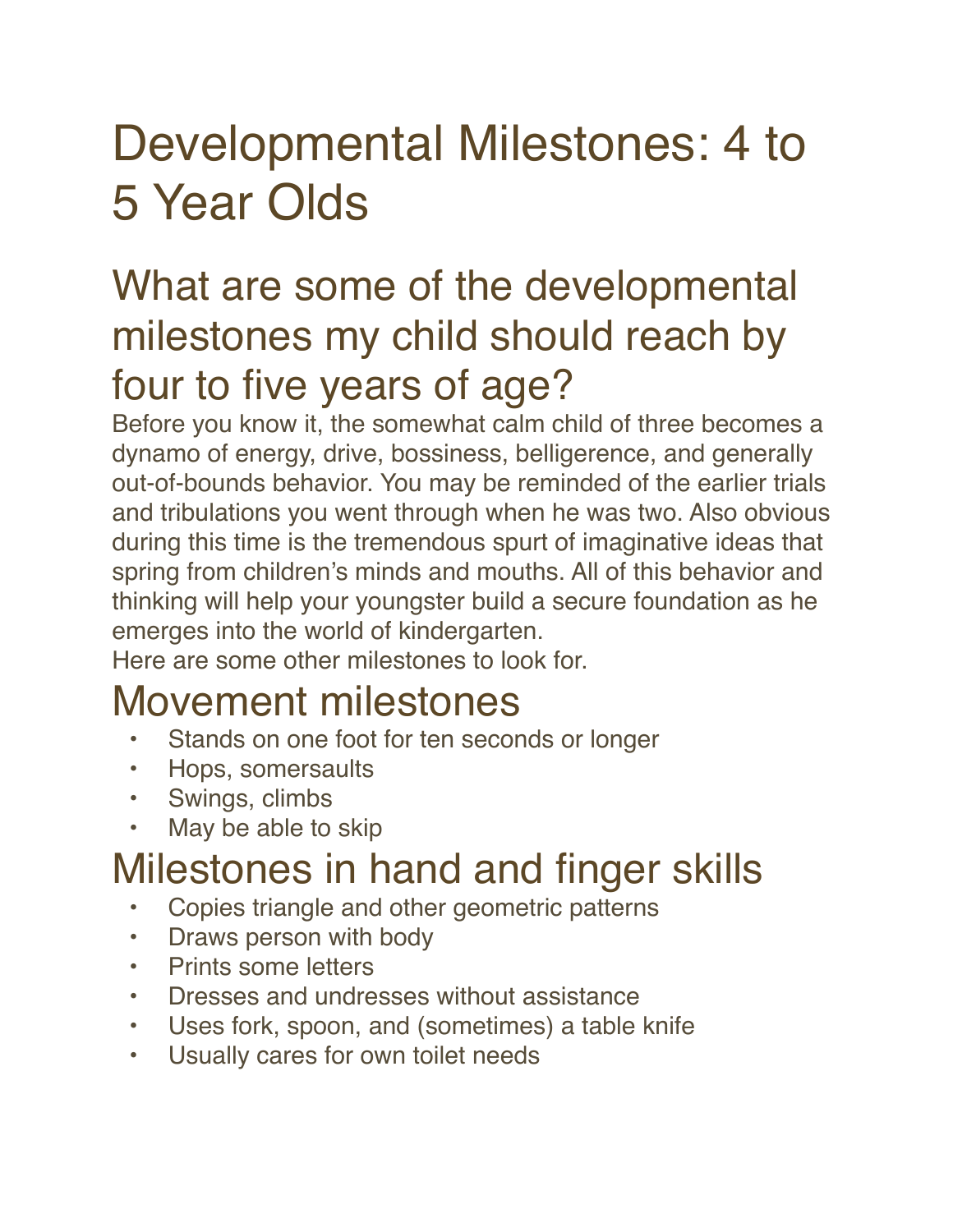## Language milestones

- Recalls part of a story
- Speaks sentences of more than five words
- Uses future tense
- Tells longer stories
- Says name and address

### Cognitive milestones

- Can count ten or more objects
- Correctly names at least four colors
- Better understands the concept of time
- Knows about things used every day in the home (money, food, appliances)

### Social and emotional milestones

- Wants to please friends
- Wants to be like her friends
- More likely to agree to rules
- Likes to sing, dance, and act
- Shows more independence and may even visit a next-door neighbor by herself
- Aware of sexuality
- Able to distinguish fantasy from reality
- Sometimes demanding, sometimes eagerly cooperative

# Developmental health watch

Because each child develops in her own particular manner, it's impossible to predict exactly when or how your own preschooler will perfect a given skill. The developmental milestones listed here will give you a general idea of the changes you can expect as your child gets older, but don't be alarmed if her development takes a slightly different course. Alert your pediatrician, however, if your child displays any of the following signs of possible developmental delay for this age range.